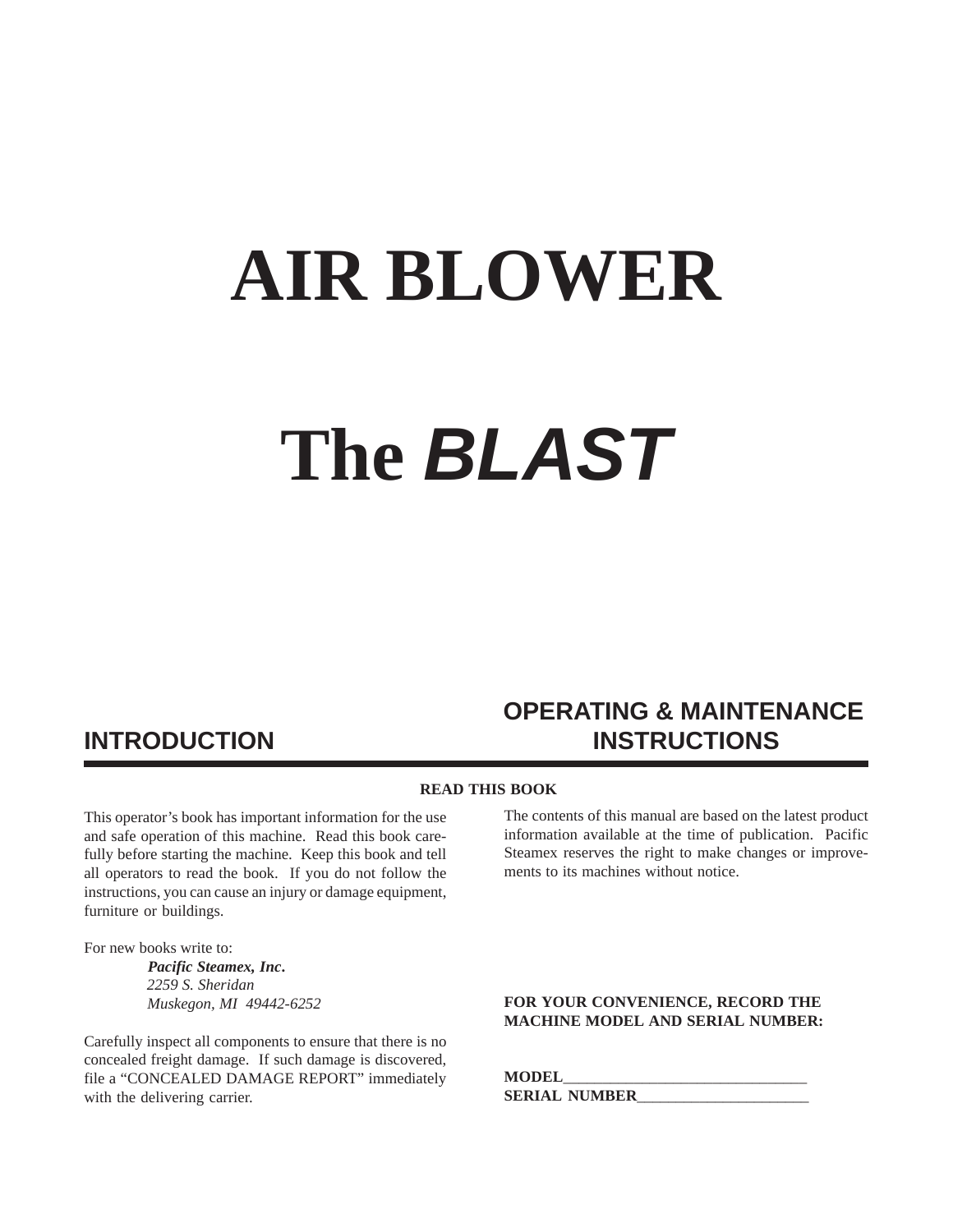#### **READ AND UNDERSTAND ALL WARNINGS AND INSTRUCTIONS BEFORE USING THIS APPLIANCE!**

#### **WARNING! To reduce the risk of fire, electric shock, or injury:**

- 1. Unplug from outlet when not in use and before servicing.
- 3. Do not allow to be used as a toy. Close attention is necessary when used by or near children.
- 4. Use only as described in this manual.
- 5. Do not use with damaged cord or plug. If appliance should not work as it should, has been dropped or damaged, left outdoors, or dropped into water, return it to service center.
- 6. Do not pull or carry by cord, use cord as handle, close a door on cord or pull cord around sharp edges or corners. Keep cord away from heated surfaces.
- 7. Do not unplug by pulling on cord. To unplug, grasp the plug, not the cord
- 8. Do not handle plug or appliance with wet hands.
- 9. Do not put any objects into opening. Do not use with any opening blocked: keep free of dust, lint, hair and anything that may reduce airflow.
- 10. Keep hair, loose clothing, fingers and all parts of the body away from openings and moving parts.
- 11. Turn off all controls before unplugging.
- 12. Do not use in areas where flammable or combustible liquids such as gasoline may be present.
- 13. Connect to a properly grounded outlet only.

## Grounding Instructions

This machine must be grounded. If it should malfunction or break down, grounding provides a path of least resistance for electric current to reduce the risk of electric shock. This machine is equipped with a cord having an equipment-grounding conductor and grounding plug. The plug must be inserted into an appropriate outlet that is properly installed and grounded in accordance with all local codes and ordinances.

**WARNING** - Improper connection of the equipment-grounding conductor can result in a risk of electric shock. Check with a qualified electrician or service person if you are in doubt as to whether the outlet is properly grounded. Do not modify the plug provided with the machine - if it will not fit the outlet, have a proper outlet installed by a qualified electrician.

This machine is for use on a nominal 120-volt circuit, and has a grounded plug that looks like the plug illustrated in figure A. A temporary adapter that looks like the adapter illustrated in figures B and C may be used to connect this plug to a 2-pole receptacle as shown in figure B if a properly grounded outlet is not available. The temporary adapter should be used only until a properly grounded outlet (figure A) can be installed by a qualified electrician. The green colored rigid ear, lug, or the like extending from the adapter must be connected to a permanent ground such as a properly grounded outlet box cover. Whenever the adapter is used, it must be held in place by a metal screw.

*NOTE: In Canada, the use of a temporary adapter is not permitted by the Canadian Electrical Code*

#### **EXTENSION CORDS**

Use only three-wire 16/3 or larger gauge approved extension cords that have three-prong grounding type plugs and three-pole receptacles that accept the appliance's plug. Replace or repair any damaged cords or plugs.

When servicing, refer to authorized person only. Use only identical replacement parts.

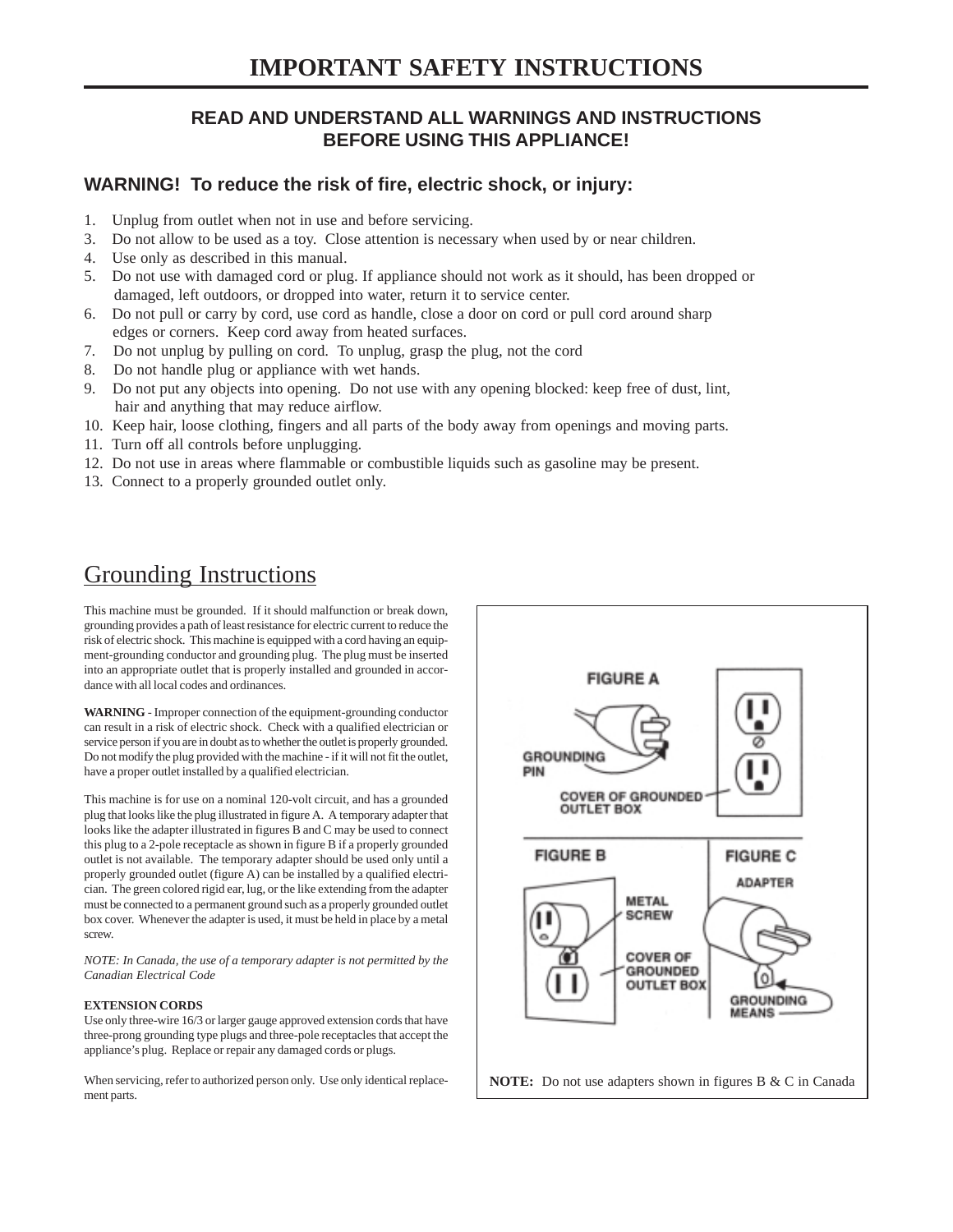

| <b>ITEM</b>    | <b>PART NUMBER</b> | <b>DESCRIPTION</b>                | <b>OTY</b>     |
|----------------|--------------------|-----------------------------------|----------------|
| 1              | 223385             | Filter, Intake                    |                |
| $\overline{2}$ | 633401             | Gasket, Screen                    |                |
| 3              | 228501             | Screen, Inlet                     | 1              |
| $\overline{4}$ | 655204             | Motor, 115V                       | 1              |
|                | 650904             | Carbon Brush, 115V Motor          | $\overline{c}$ |
|                | 911229             | Terminal, 3/16 Female             | $\overline{c}$ |
| 5              | 633403             | Gasket, Motor Mount               | 1              |
| 6              | 608570             | Screen, Outlet                    | 1              |
|                | 930006             | Pop Rivets                        | 3              |
|                | 980033             | Washer, Flat                      | 3              |
| 7              | 224285             | Housing                           | 1              |
| 8              | 631301             | Belt, Shoulder Strap              | 1              |
|                | <b>W310D</b>       | Screw, Belt: 10-32x1/2 FHP        | $\overline{c}$ |
| 9              | 962089             | Screw, Motor Mount: 10x3/4 AB PHP | $\overline{4}$ |
| 10             | 908064             | Cord with Pendent Switch          | 1              |
|                | S936P              | Terminal, Male                    |                |
|                | S948P              | Terminal, Female                  |                |
| 11             | 908065             | Cord, Power                       | 1              |
|                | 911157             | Connector, Ground                 | 1              |
| 12             | 632401             | Strain Relief, Cord               | $\overline{c}$ |
| 13             | 224180             | Hose Assembly                     | 1              |
| 14             | 229880             | Wand                              |                |
| 15             | 638808             | Tool, Blower Nozzle               | 1              |